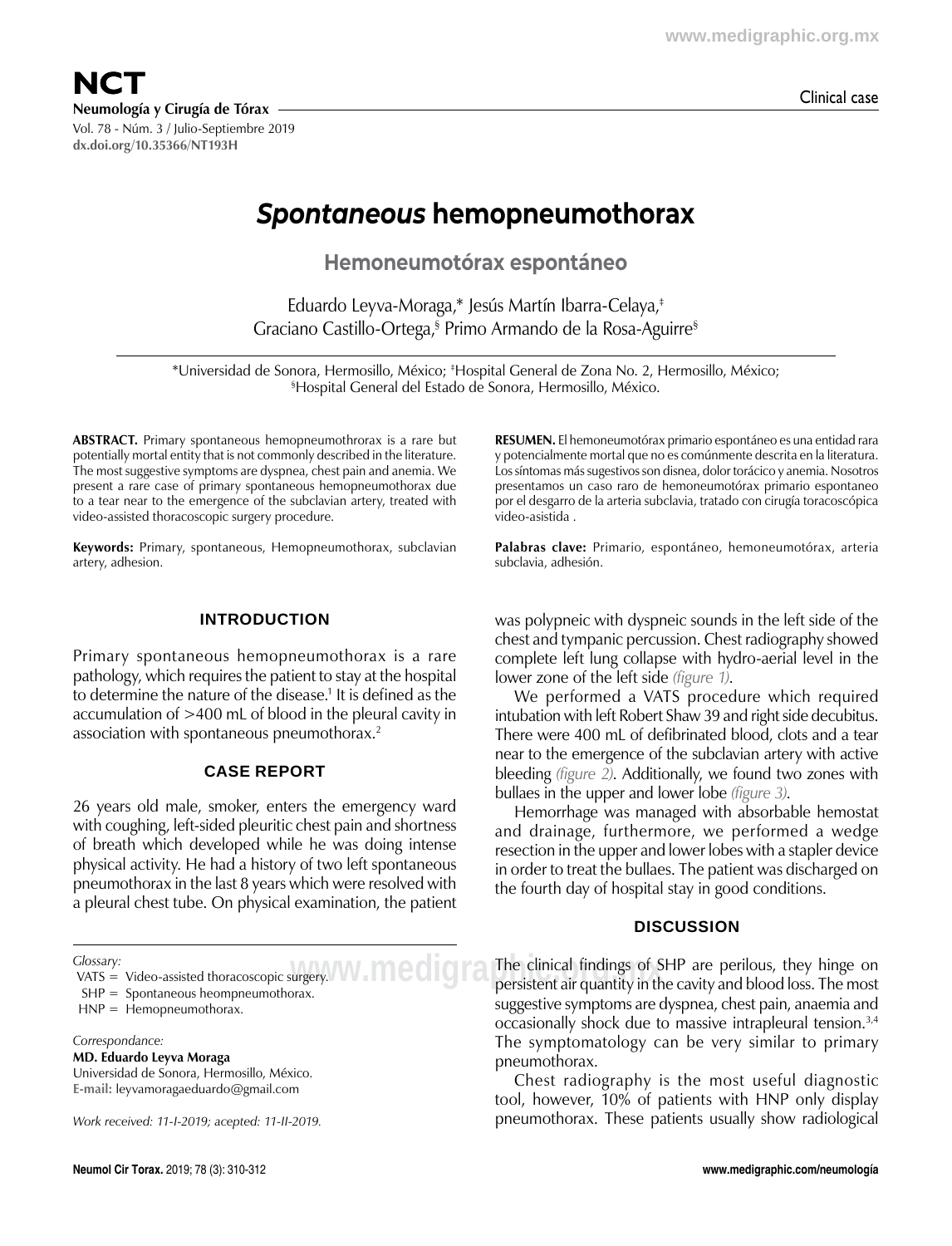#### **Neumol Cir Torax.** 2019; 78 (3): 310-312



**Figure 1:**

**A)** Chest radiography showing full collapse of the left lung; **B)** Hydro-aerial level in the basement of left lung.

evidence of hemothorax after the insertion of a pleural catheter.5 This phenomenon can be explained by the early timing of the chest radiograph or the possibility of late haemorrhage due to vascular adhesion.

Three mechanisms have been described (1) tearing of adhesion between the parietal and visceral pleura, (2) rupture of vascularized bullae and underlying lung parenchyma, (3) ripped congenital aberrant vessels attached to parietal pleura.6 The tear of the adhesion at the intrathoracic emergence of the subclavian artery is an almost unique circumstance; in fact there has been only one case report of the literature that is similar to our case.<sup>7</sup>

Patients with SHP tend to have inefficient hemostasis, given that there are hindering factors that disable correct vasoconstriction. As an example of this event, there have been reported cases of thick, aberrant vessel walls and

presence of fibrosis of the intima and middle layer, which contribute to an incomplete vessel closure. Another determining factor is the negative intrapleural pressure due to blood and air stress, which interferes with intraluminal pressure of arteries and veins, which then leads to hemorrhaging that is not proportional to the caliber of the vessel.8

Hemostasis can be obtained by applying pressure in the bleeding site by insufflating the collapsed lung. This principle cannot be applied in the case of hematoma, since the blood does not allow a sufficient lung expansion.9

It has been shown that the most probable bleeding site is the left superior mediastinum and it is relevant to observe this area along with the superior thoracic opening.

The literature reports an incidence of spontaneous hemopneumothorax between 0.5% and 12%.<sup>6</sup> However, we



**Figure 2:** Active bleeding of the subclavian artery due to a tearing. **Figure 3:** Bullae near to the bleeding zone.